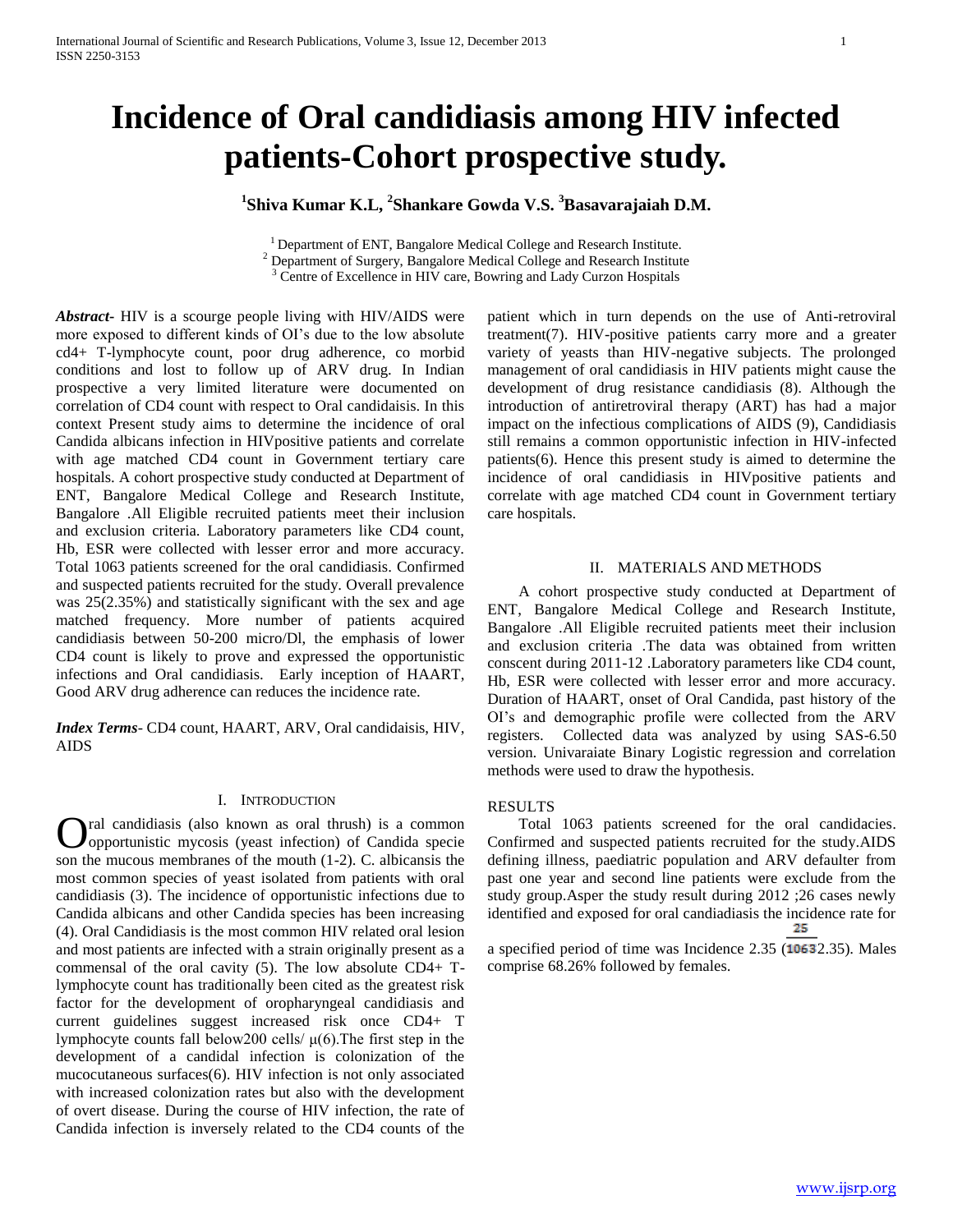#### **RESULTS**



**Fig (1): Occurrence of Oral candidiasis with respect to CD4 Count.**

 The occurrence of Oral candidiasis with respect to CD4 count presented in Graph (1), As per the study result CD4 count between <50 06(0.56%) p=0.63, 50-200 14(1.31%) p=0.02, 200- 500 3(0.28) p=0.88 and >500 CD4 count was 02(0.18%) p=0.89 .Overall prevalence was 25(2.35%) and statistically significant

with the sex and age matched frequency. More number of patients acquired candidacies between 50-200 micro/Dl, the emphasis of lower CD4 count is likely to prove and expressed the opportunistic infections and Oral candidacies.

| <b>SI</b>      | <b>Defined variables</b>                | N (%)      | CI-95%        | P-Value                 |
|----------------|-----------------------------------------|------------|---------------|-------------------------|
|                | <b>Risk factors</b>                     |            |               |                         |
|                | Homosexual                              | 03(12.0%)  | 1.36-4.55     | 0.630 <sup>ms</sup>     |
|                | <b>Heterosexual</b>                     | 20(80.0%)  | 18.63-23.25   | $0.002*$                |
|                | Injectable drug user                    | 02(8.0%)   | 1.63-3.05     | $0.871$ <sup>ns</sup>   |
| $\mathbf{H}$   | <b>Classification of HIV</b>            |            |               |                         |
|                | <b>AIDS</b>                             | 06(24.0%)  | 5.48-7.26     | $0.362^{ns}$            |
|                | <b>AIDS-Complex</b>                     | 19(76.0%)  | 18.63-20.14   | $0.001*$                |
| $\mathbf{III}$ | <b>WHO Clinical stage</b>               |            |               |                         |
|                | Stage-I                                 | 03(12.0%)  | $2.01 - 4.20$ | $0.442^{ns}$            |
|                | <b>Stage-II</b>                         | 04(16.0%)  | 3.68-5.09     | $0.602^{n\overline{s}}$ |
|                | Stage-III                               | 06(24.0%)  | 5.11-7.88     | $0.242^{ns}$            |
|                | Stage-IV                                | 12(48.0%)  | 11.45-13.64   | $0.003*$                |
| IV             | <b>Mean Duration of HAART</b>           | 13.64±2.56 | 11.47-14.63   | $0.026*$                |
|                | <b>Weeks</b>                            |            |               |                         |
| $\vee$         | <b>HAART Drug adherence (%)</b>         | $< 76.0\%$ | 74.22-77.05   | $0.001*$                |
| VI             | Waited<br>percent of<br>defaulter<br>of | 26.36%     | 23.61-27.85   | $0.002*$                |
|                | <b>HAART theraphy</b>                   |            |               |                         |
| VII            | Co morbid condition                     | 46.22%     | 45.86-47.05   | $0.001*$                |

#### **Tab (): Patients characteristics-HAART details**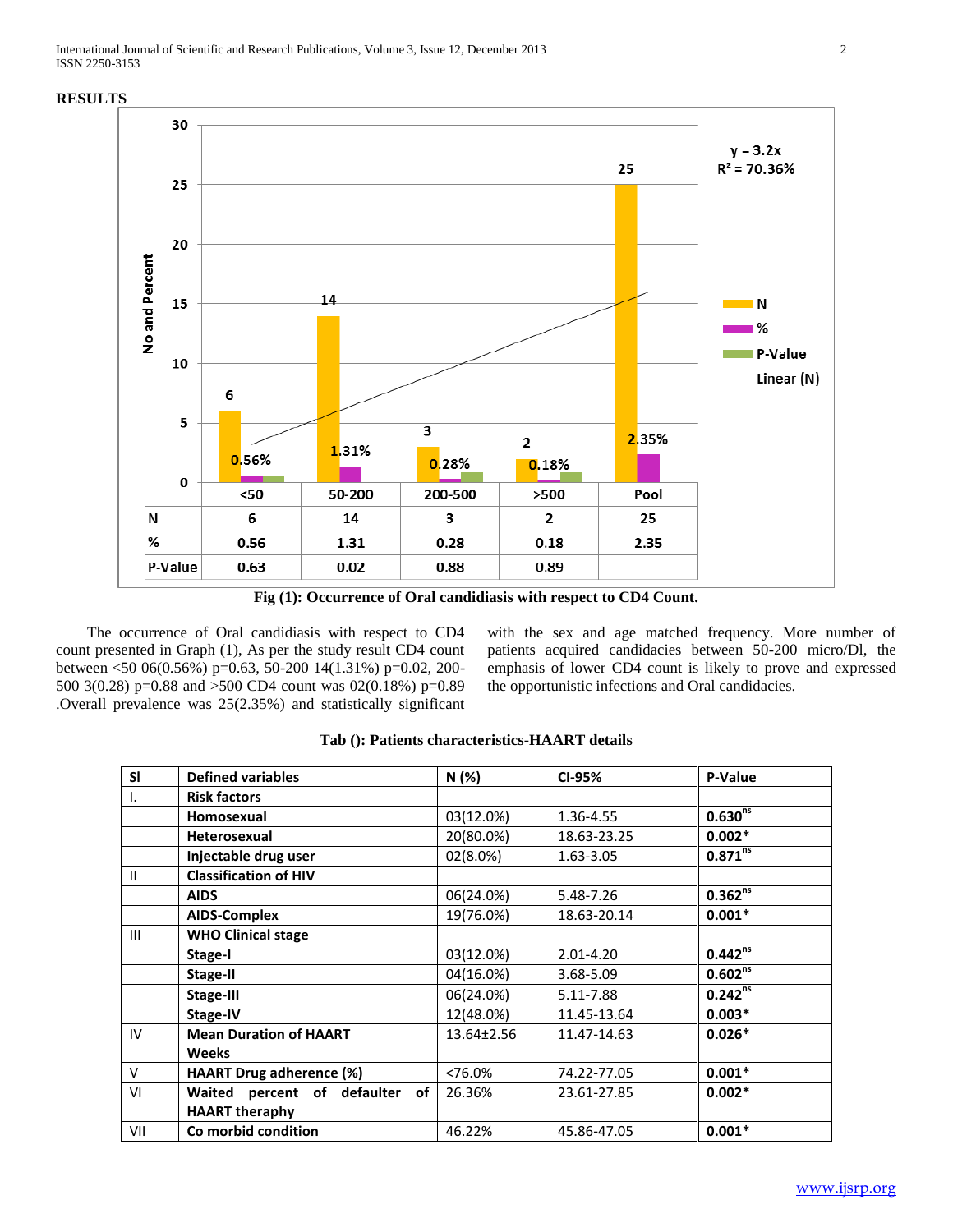

**Fig (2): Defined mean difference of CD4 count**

 The base line CD4 count is correlated with CD4 count at onset of Oral candiadiasis of both genders. Lower CD4 count (IQR 125- 160, Mean 156.00 ±36.98 micro /Dl median CD4 count was 116 in males and females was IQR 56- 102, Mean

98±65.36 micro /Dl median CD4 count was 46)p=0.001 is more prone to express the oral candiadiasis. The mean difference of CD4 count from base line to onset of Candida was 58 and 38.85 micro /dl for both the gender.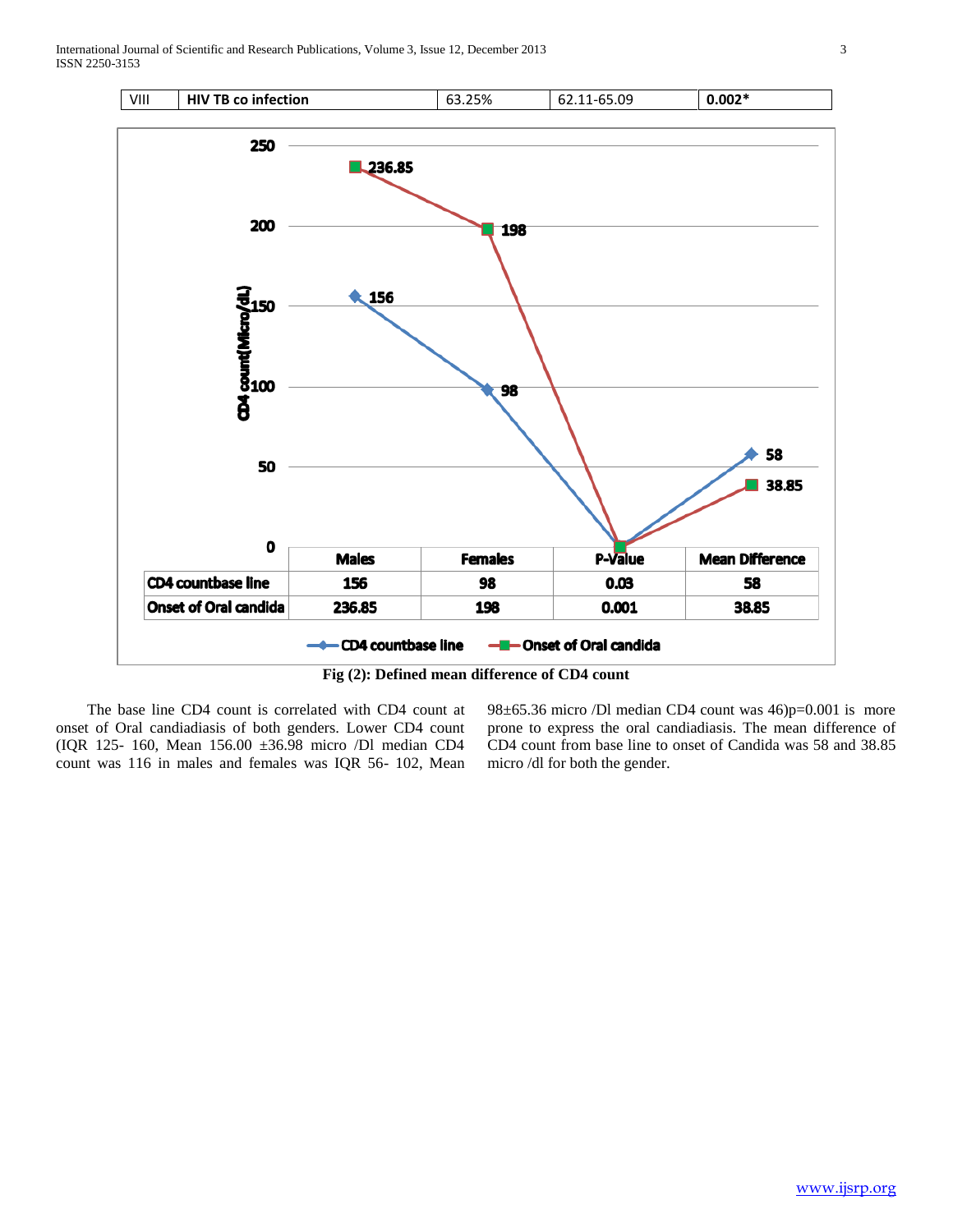

**Fig (3): Age matched distribution of candida**

 Many authors documented age is considered as one of the determinants for manifestation of OI's and candida<sup>1</sup>. Older age group and fewer CD4 count at the time of inception of HAART should expressed higher incidence of OI's in PLHIV .The study well documented and try to find out the age matched distribution of Candida. By the use of clinical difference and precision of sample size we have calculated the age group of individuals. Age group between 20-30years was found to be 02 cases (0.18%), 30- 40 03(0.28%), 40-50 years 05(0.47%) ,50-60 years 09(0.84) and more than  $> 60$  years accounted for 06 (0.56%). The age group 50-60 and > 60 years showed statistically significant and positively associated with lower base line CD4 count, poor drug adherence and lesser the mean duration of HAART therapy  $Fig(3).$ 



**Image (1): Oral candidiasis with Lower CD4 count (150 micro/Dl)**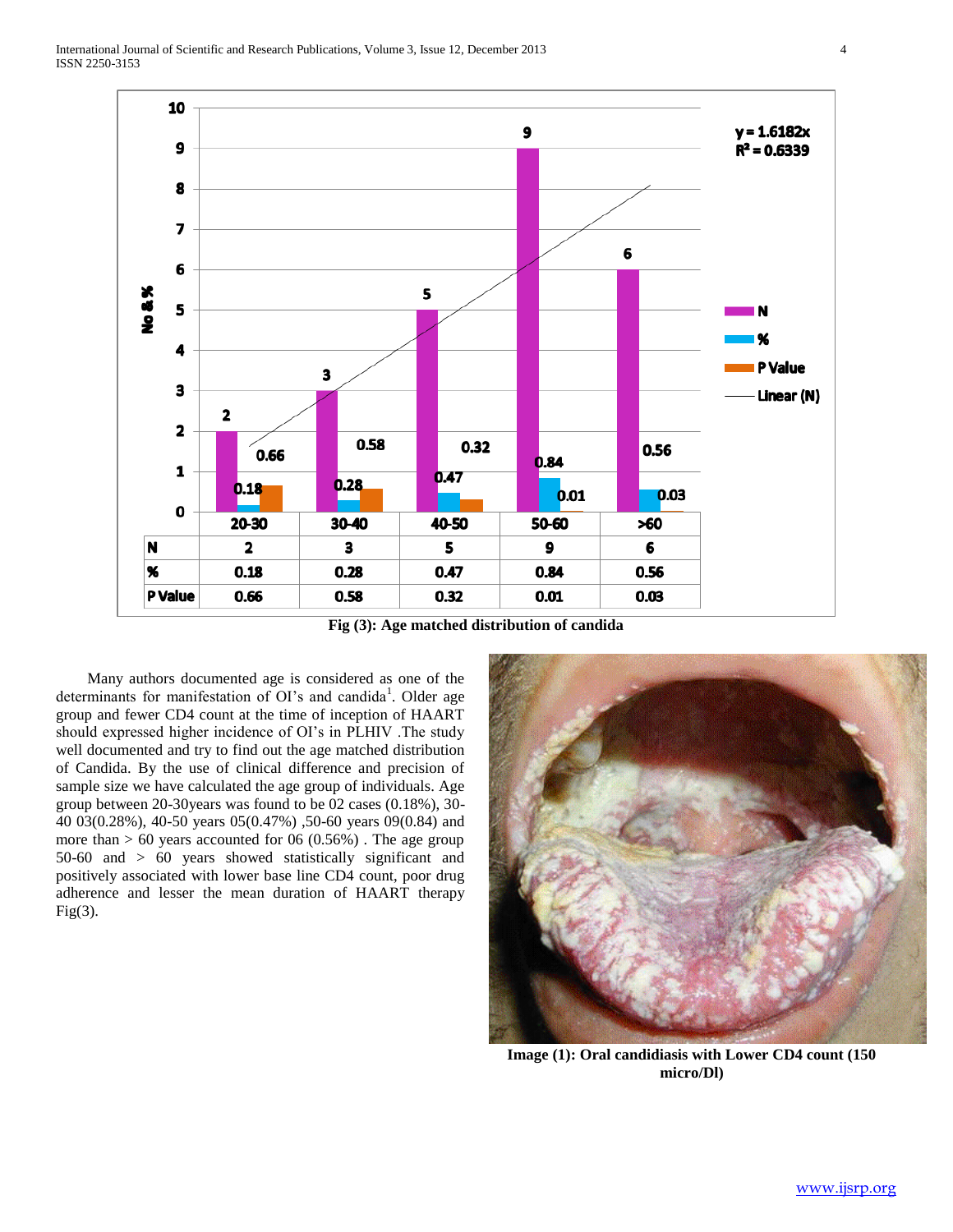#### III. DISCUSSION

 The incidence of Oral candidiasis is most common manifestation in HIV infected population. Lower CD4 count between 200-250 micro/Dl, age and gender are considered as predisposing factors for the increasing incidence rate. Elevated CD4 count for both male and Female was 58 micro /dL and WHO clinical staging (Stage IV) ,poor drug adherence, no regular ART follow ups, co morbid conditions ,immunological and clinical conditions of the patients were considered as the determinants for occurrence of Oral candidiasis and Oi's. Age matched frequency or class interval >60 years were more prone to Oral candidiasis due to their poor defined indicators of local or systemic factors altering the host immunity and general health condition of the patients. Present study determined or evaluated patients with lower CD4 count were more exposed to the incidence of Oral candidiasis.

 The incidence of opportunistic infections due to *Candidaalbicans* and other *Candida spp*. has been increasing (4)..Rapid identification of candidiasis is important for the clinical management of immunocompromised patients (4).During the course of HIV infection, the rate of Candida infection is inversely related to the CD4 counts of the patient which in turn depends on the use of Anti-retroviral treatment (6).The numbers of PLHIV 1013 screened in this study were found to be 25 new cases. This is probably because most men rarely go for routine checkup, until the disease has reached symptomatic stage. Among the patients examined only three reported having pain when swallowing food and having altered taste, this suggested that oral thrush candidiasis in most cases asymptomatic. The carriage rate of oral candidiasis in HIV seropositive people in Bangalore city is 2.46 % (25/1013). This rate is lower than the 9.68% reported by NACO, Govt of India, The low prevalence of oral *Candida* in this study may be attributed to patient strict adherence to their antiretroviral regimen. However. Routine checks for opportunistic infections including oral candidiasis are important and should be carried out at intervals to help monitor disease progression and also prevent subsequent complications such as candidemia. Identifying *Candida* to its species level is important because it helps guiding proper treatment and early inception of HAART. HIV seropositive people whether or not on ART are predisposed to oral candidiasis. This does not agree with most studies, (18) reported that following the introduction of highly active antiretroviral therapy (HAART) there was reduction in occurrence of opportunistic infections, prevalence of oral manifestation and oral candidiasis. Arribas et al. (19) also suggested that the reduction in the frequency of oral candidiasis was only related to immunological improvement after inception of antiretroviral therapy including protease inhibitor (P1), which increase the number of CD4+ cells. However, some HIV positive patients with relatively high CD4+ cell counts develop oral candidiasis (6).

#### IV. CONCLUSION

 The rate of oral candidiasis is inversely related to the CD4 counts. Older age group and fewer CD4 count should expressed higher incidence of OI's in PLHIV.Early inception of HAART, Good ARV drug adherence can reduces the incidence rate.

#### ACKNOWLEDGEMENT

 Authors acknowledge the Nodal officer's of ART centre, KSAPS and NACO, Government of India

#### **REFERENCES**

- [1] William JD and Timothy B.G. 2006. Andrews' diseases of the skin: Clinical dermatology. Saunders Elsevier. P. 45.ISBN 0-7216-2921-0.
- [2] Crispian S. Oral and maxillofacial medicine: The basis of diagnosis and treatment(2nd ed. ed. . Edinburgh: Churchill Livingstone 2008 PP. 191-199.
- [3] Fidel PL. Candida-host interactions in HIV disease: Relationships in oropharyngeal candidiasis. Adv Dent Res2006, 19: 80–84.
- [4] Mousavi SAA, Salari S, Rezaie S, Nejad NS, Hadizadeh S,Kamyabi H & Aghasi H. Identification of Candida species isolated from oral colonization in Iranian HIV-positive patients, by PCR-RFLP method. Jundishapur J Microbiol2012, 5(1): 336-340. DOI: 10.5812.
- [5] Wabe NT, Hussein J, Suleman S. & Abdella K. In vitroantifungal susceptibility of Candida albicans isolates fromoral cavities of patients infected with human immunodeficiency virus in Ethiopia. Journal of Experimental and Integrative Medicine 2011, 1(4): 265-271.
- [6] Khan AP, Malik A & Khan SH.. Profile of candidiasis inHIV infected patients Iranian Journal of Microbiology 2012,4(4): 204-209.
- [7] Pappas PG, Rex J.H. & Lee J. A prospective observationalstudy of candidemia: epidemiology, therapy, and influenceson mortality in hospitalized adult and pediatric patients.Clin Infect Dis 2003, 37(5): 634- 643.
- [8] Hamza OJM, Mate M, Kikwilu E, Moshi E, Mugust J,Mikke F, Verius M & Vander A. Oral manifestation in HIVinfection in children and adults ecieving HAART in DarSalaam, Tanzania. Bioned Central Oral Health 2008, 6:12.
- [9] Michelet C, Arvieux C, Francois C, Besnier JM, Rogez JP,Breux JP &and Souala F. Opportunistic infectionsoccurring during highly active antiretroviral treatment.AIDS 1998 12: 1815-1822.
- [10] Moris D, Melhem M, Martins M & Mendes R. OralCandida spp. colonization in human immunodeficiencyvirus-infected individuals. J. Venom. Anim. Toxins 2008,14(2): 224-257.
- [11] Katiraee F, Khosravi AR, Khalaj V, Hajiabdolbaghi M,Khaksar A & Rasoolinejad M. Oropharyngeal candidiasisand oral yeast colonization in Iranian HumanImmunodeficiency Virus positive patients. J Med Mycol2010, 20(1): 8-14.
- [12] Mirhendi S, Kordbacheh P, Pezeshki M & KhorramizadehM. Simple and rapid identification of most medicallyimportant Candida species by a PCRrestriction enzymemethod. Acta Medica Iranica 2003, 41: 2.
- [13] Espinel-Ingroff A, Brachiesi F, Hazen KC, Martinez-Suarez JV & Scalise G. Standardization of antifungalsusceptibility testing and clinical relevance. Med Mycol1998, 36: 68-78
- [14] Sanchez-Vargas LO, Ortiz-Lopez NG, Villar M, MoraguesMD, Aguirre JM, Cashat-Cruz M, Lopez-Ribot JL, Gaitan-Cepeda LA & Quindos G. Oral Candida isolates colonizingor infecting human immunodeficiency virus-infected andhealthy persons in Mexico. Clin Microbiol J 2005, 43:4159-4162.
- [15] Ito CY, de Paiva MCA, Loberto JC, dos Santos SS & JorgeAO. In vitro antifungal susceptibility of Candida spp.isolates from patients with chronic periodontitis and fromcontrol patients. Braz Oral Res 2004, 18:80-84.
- [16] Pruthvi BC, Vikram S, Suman SK, Jayaprakash B. & RauNR. Spectrum of Clinical Presentation and OpportunisticInfections in HIV: An Indian Scenario, 13th InternationalCongress on Infectious Diseases 2006, P. e484
- [17] Shokohi T, Bandalizadeh Z, Hedayati MT & Mayahi S. Invitro antifungal susceptibility of Candida species isolatedfrom oropharyngeal lesions of patients with cancer to someantifungal agents. Jundishapur J Microbiol 2011, 4(1): S19-S26.
- [18] Cassone A, De Bernardis F, Torosantucci A, Tacconelli E,Tumbarello M & Cauda R In vitro and in vivo anticandidalactivity of human immunodeficiency virus proteaseinhibitors. J Infect Dis 1999, 180, 448- 453.
- [19] Arribas JR, Hernandez-albujar S, Gonzales-garcia JJ, PenaJM, Gonzales A, Canedo T, Madero R, Vazquez JJ&Powderly WG. Impact of protease